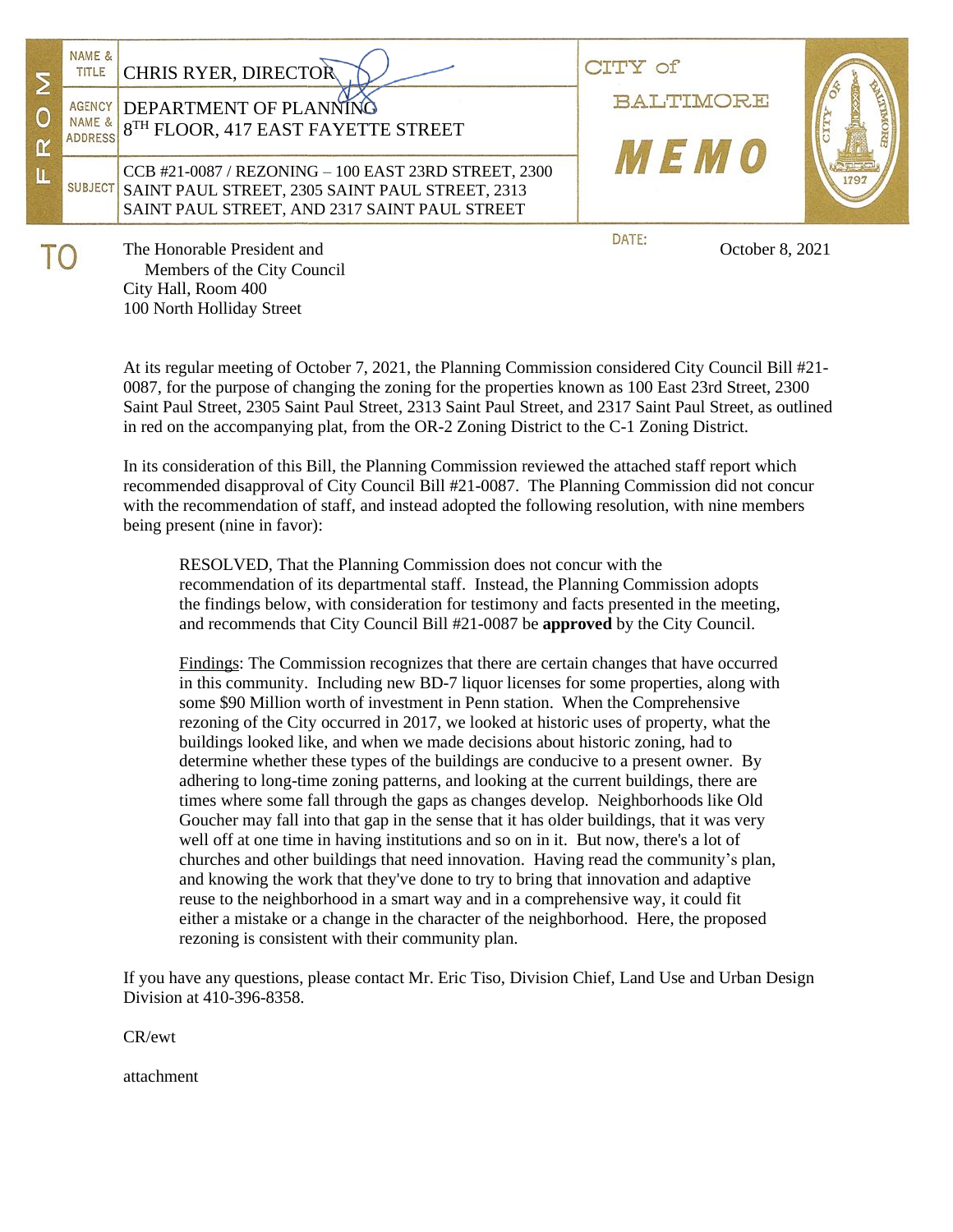cc: Ms. Natasha Mehu, Mayor's Office Ms. Nina Themelis, Mayor's Office The Honorable Eric Costello, Council Rep. to Planning Commission Mr. Matthew Stegman, City Council President's Office Ms. Nikki Thompson, City Council President's Office Mr. Colin Tarbert, BDC Ms. Kathleen Byrne, BMZA Mr. Geoffrey Veale, Zoning Administration Ms. Stephanie Murdock, DHCD Ms. Elena DiPietro, Law Dept. Mr. Francis Burnszynski, PABC Mr. Liam Davis, DOT

Ms. Natawna Austin, Council Services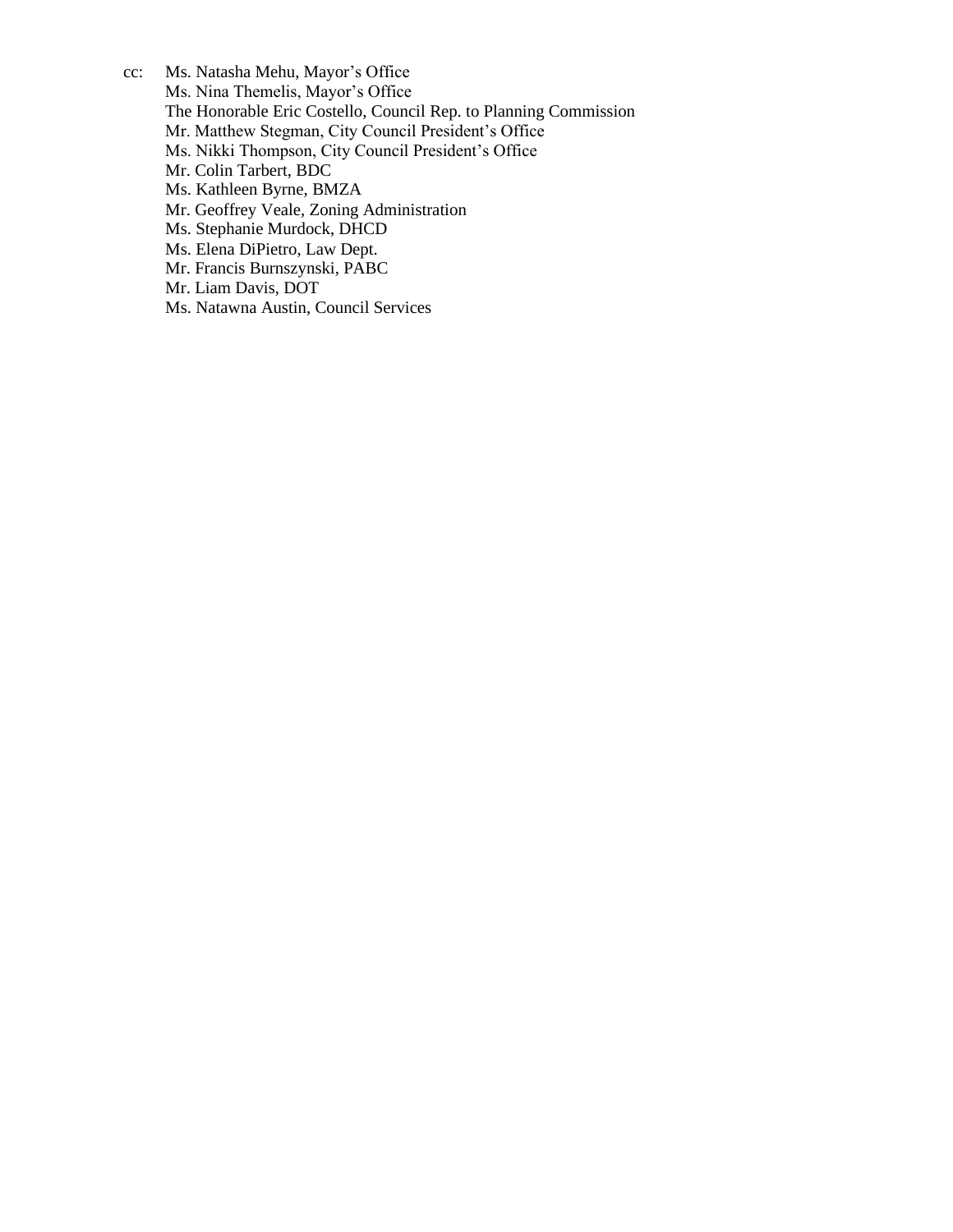

# **PLANNING COMMISSION**

*Sean D. Davis, Chairman*

## **STAFF REPORT**

*Chris Ryer Director*

*Brandon M. Scott Mayor*

**September 16, 2021 October 7, 2021**

**REQUEST:** City Council Bill #21-0087/ Rezoning – 100 East 23rd Street, 2300 Saint Paul Street, 2305 Saint Paul Street, 2313 Saint Paul Street, and 2317 Saint Paul Street: For the purpose of changing the zoning for the properties known as 100 East 23rd Street, 2300 Saint Paul Street, 2305 Saint Paul Street, 2313 Saint Paul Street, and 2317 Saint Paul Street, as outlined in red on the accompanying plat, from the OR-2 Zoning District to the C-1 Zoning District.

# **RECOMMENDATION:** Disapproval

**STAFF:** K. Reni Lawal-Simmons

**PETITIONER:** Councilman Robert Stokes, on behalf of James Hooper, LLC

#### **OWNER:** Multiple:

2317 Saint Paul St. – Baltimore MFH, LLC 2313 Saint Paul St. – Alpha Phi Alpha Fraternity, Inc. 2305 Saint Paul St. – St. Paul & Calvert Properties 2300 Saint Paul St. – State of Maryland 100 East 23rd Street – James Hooper, LLC

### **SITE/GENERAL AREA**

Site Conditions: The five properties subject to this bill are mostly, with the exception of one, improved with large, detached historic structures of varying styles, sizes and uses.

- 2300 Saint Paul Street was built in the late 1800s as a campus building for Goucher College and is now occupied by the Maryland Geological Survey.
- 2305 Saint Paul Street is currently a surface parking lot. The structure was demolished in the latter half of the 1900s.
- 2313 Saint Paul Street, a historic landmark known as Goucher House, is home to Alpha Phi Alpha Fraternity Inc.'s national headquarters.
- 2317 Saint Paul Street, the former Federal Land Bank of Baltimore, was redeveloped into loft apartments in 2010.
- $\bullet$  100 East 23<sup>rd</sup> Street is home to the James E. Hooper House that was recently redeveloped into a space for creative arts uses.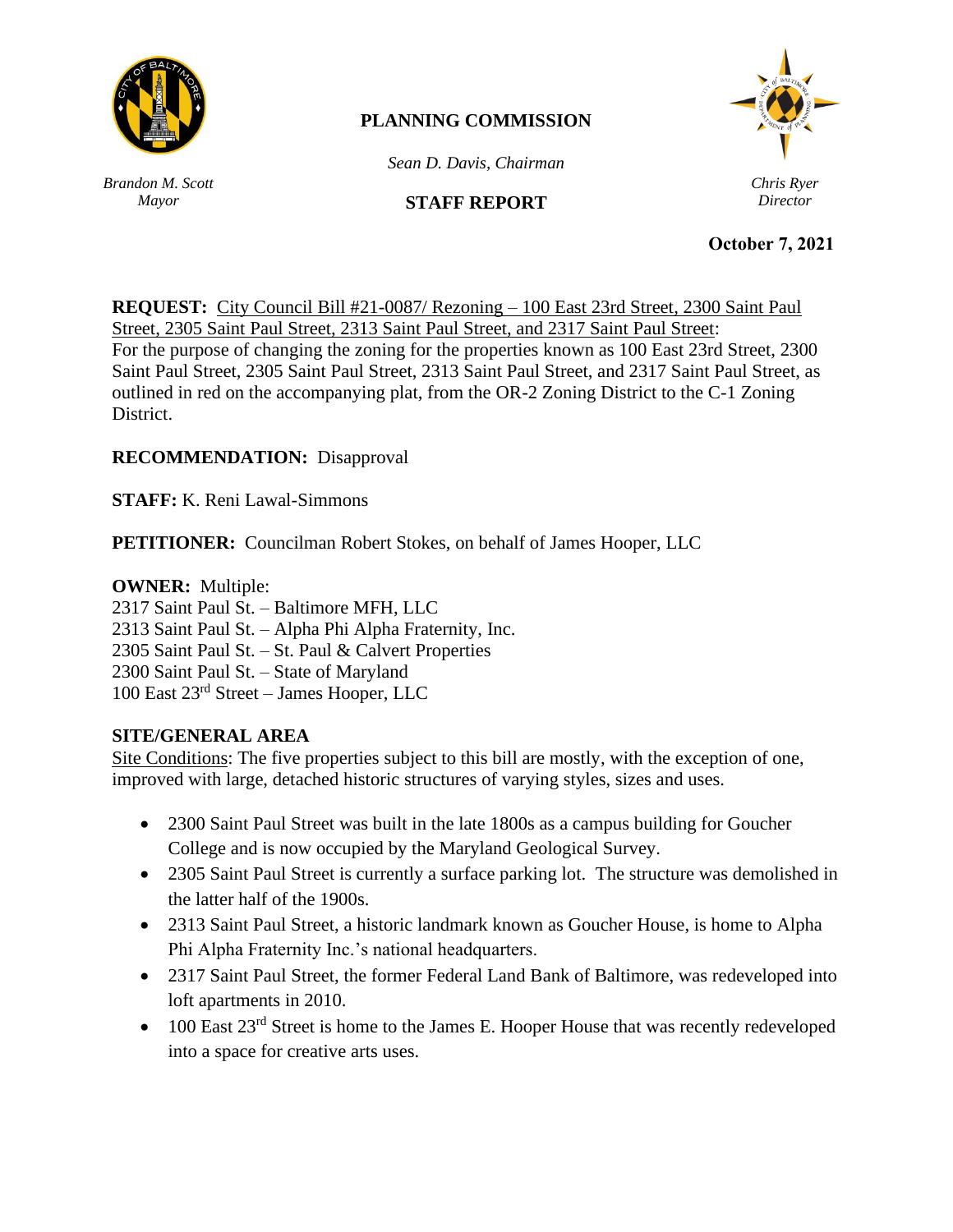General Area: The properties that are the subject of this bill are all along the 2300 block of Saint Paul Street. They are part of an area that was originally developed in the late 19<sup>th</sup> Century as Goucher College with a mixture of lecture halls, dormitories, open recreation spaces, and housing for faculty and staff of the College. After Goucher College moved from this area to its present suburban campus in 1954, the open spaces were sold off and developed individually with commercial structures, and some of the original row-houses were modified for partial or total non-residential use. Today the Old Goucher College National Register Historic District, which includes the properties subject to this bill, is primarily residential mixed-use and residential, with some scattered institutional and commercial uses, as seen along the 2300 block of Saint Paul Street, along with a large supermarket in a non-contributing structure located at Charles Street and 24<sup>th</sup> Street that serves both the Old Goucher and the Charles Village communities.

#### **HISTORY**

The subject properties were included in the comprehensive rezoning of Baltimore City, known as Transform Baltimore, that was adopted by Ordinance 16-581 and became effective on June 5, 2017. These properties are within the Charles/  $25<sup>th</sup>$  Urban Renewal Plan (URP) area; this Plan was originally approved by Ord. #01-495 in 2001, and amended by its Amendment No. 1 dated March 4, 2002, approved by Ord. #02-393 in 2002. Two of the properties, 2300 Saint Paul St. and 2313 Saint Paul St., are designated in this URP as "Contributing Structures" in the Plan's Special Designations map (Exhibit B of the Plan) with 2313 also designated as a city landmark. 2317 Saint Paul St. and 100 E. 23<sup>rd</sup> St. are not noted as contributing. The Plan requires referral of all plans for new construction, or demolition or exterior rehabilitation of Notable or Contributing Structures, to the Charles Village Community Benefits District's Community Review Panel. The Charles Village Community Benefits District, which includes the properties subject to this bill, was established by Ord. #94-0414 approved July 6, 1994, and most recently continued by Resolution #18-06 of the Mayor and City Council dated May 18, 2018. The Old Goucher College National Register Historic District was created in June of 1974 and expanded and certified to the National Register of Historic Places on September 26, 1994.

#### **CONFORMITY TO PLANS**

The City's comprehensive plan LIVE EARN PLAY LEARN set a goal of modernizing the zoning code to meet current land use needs. This was completed in December 2016 and the properties subject to this bill were considered part of that effort.

Though the Old Goucher Vision Plan (2017) has not been formally recognized by the Planning Commission, the community references the document as a shared vision created by community stakeholders and has effectively advocated for resources and projects as a result of it. This particular block where the subject properties reside are known in the plan as the heart of the neighborhood and is recommended to be preserved and restored for institutional uses as it once was when part of the Goucher College campus. The current uses of the occupied buildings are in line with what the community desires and are allowed under the current zoning. Additionally, the plan explicitly states to support Transform Baltimore, with no alterations to the Old Goucher area, which will continue mixed use zoning in Old Goucher while making historical controls more restrictive in order to encourage increased business investment consistent with Old Goucher's historic character.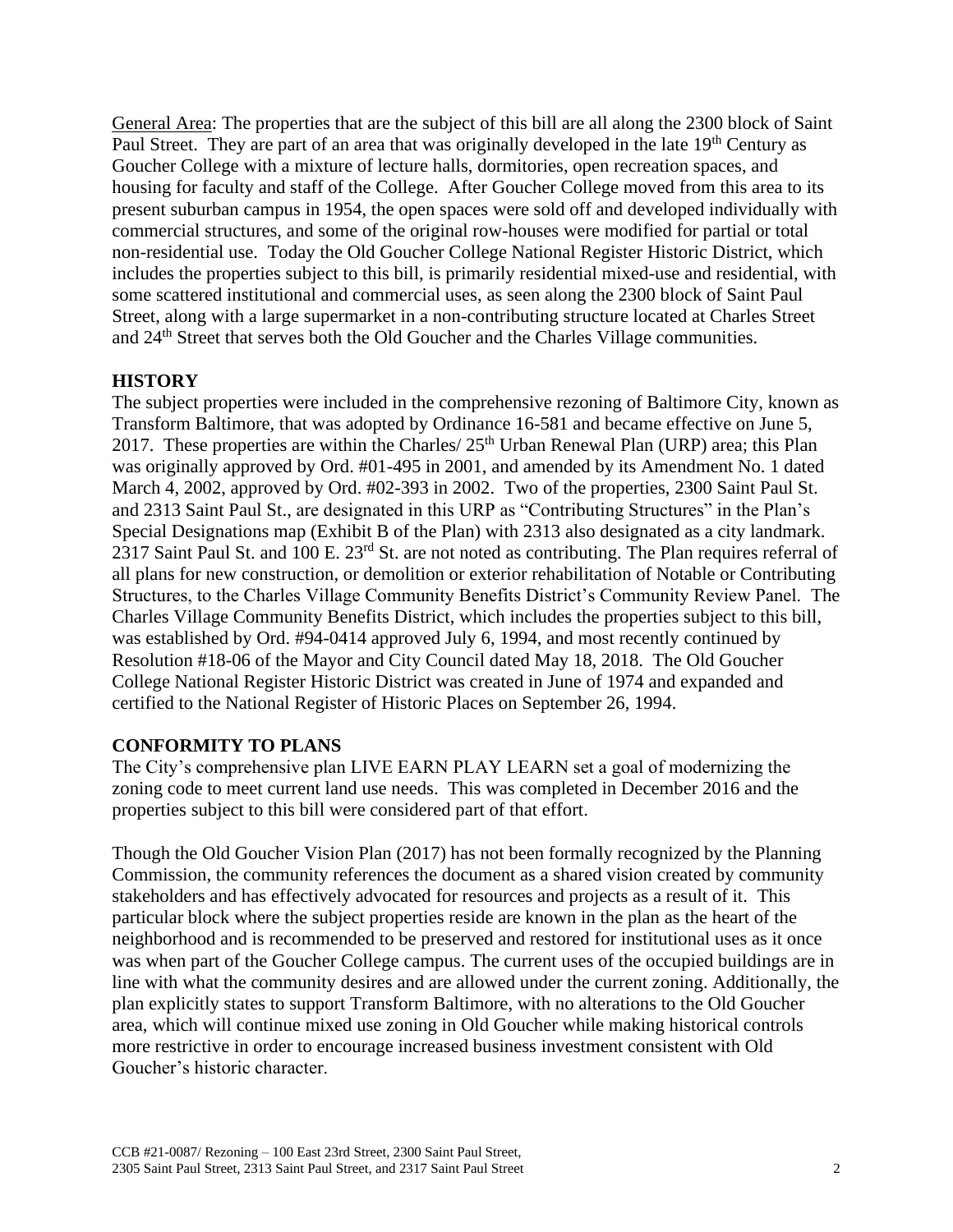## **ZONING CODE REQUIREMENTS**

Below are the approval standards under §5-508(b) of Article 32 – *Zoning* for proposed zoning map amendments:

- (b) *Map amendments.*
	- (1) *Required findings.*

As required by the State Land Use Article, the City Council may approve the legislative authorization based on a finding that there was either:

- (i) a substantial change in the character of the neighborhood where the property is located; or
- (ii) a mistake in the existing zoning classification.
- (2) *Required findings of fact.*

In making the determination required by subsection (b)(1) of this section, the City Council must also make findings of fact that address:

- (i) population changes;
- (ii) the availability of public facilities;
- (iii) present and future transportation patterns;
- (iv) compatibility with existing and proposed development for the area;
- (v) the recommendations of the City agencies and officials; and
- (vi) the proposed amendment's consistency with the City's Comprehensive Master Plan.
- (3) *Additional standards – General*

Additional standards that must be considered for map amendments are:

(i) existing uses of property within the general area of the property in question;

(ii) the zoning classification of other property within the general area of the property in question;

(iii) the suitability of the property in question for the uses permitted under its existing zoning classification; and

(iv) the trend of development, if any, in the general area of the property in question, including changes, if any, that have taken place since the property in question was placed in its present zoning classification.

#### **ANALYSIS**

These five properties were studied as part of the citywide comprehensive rezoning effort that spanned several years until adoption in December 2016. In the previous zoning code, all properties were part of the O-R-2 Office Residence zoning district designed primarily to accommodate office and residential uses. This block is adjacent to moderate intensity business zoning (B-3-3) to the north and more O-R-2 zoning to the south. During Transform Baltimore, the zoning recommendation for these properties remained the same, office-residential zoning with an updated category of OR-2 that reflected the building typology and use. The legally established uses at all of the properties are permitted, either by right or conditionally, under the current OR-2 zoning category.

While most blocks have a mix of large institutional buildings and moderate 3-story rowhome style buildings, the 2300 block of Saint Paul Street has the large institutional buildings that lends itself to office/institutional/residential uses, and not commercial. The zoning code states that "office-residential districts are intended for areas where there is a mix of office and residential uses. The regulations for these Districts are designed to ensure that office uses remain compatible with residential uses, thereby permitting the area to maintain a more residential character." The OR-2 designation here transitions the street, in use and form, from the neighborhood commercial activity in the block north of these properties leading to the intense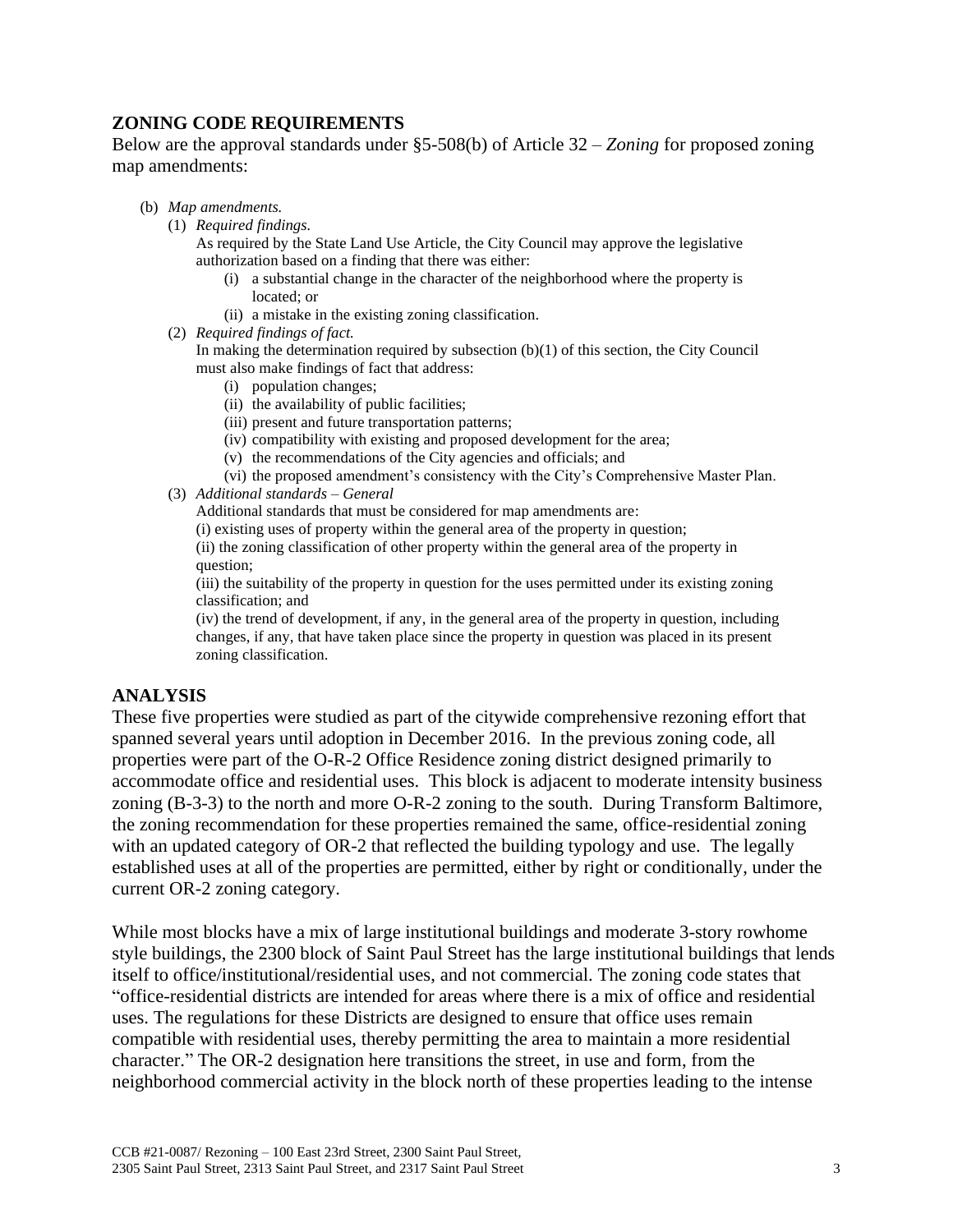commercial activity along 25<sup>th</sup> Street to the more residential blocks of Saint Paul Street that occur south of 23rd Street.

The proposed C-1 zoning classification is intended for commercial clusters or pedestrian oriented corridors of commercial uses that serve the neighborhood. The block on which these properties are situated do not fit the intent or the standards of the C-1 zone. There has not been any significant change in the character of the neighborhood, particularly the 2300 block of Saint Paul Street and adjacent blocks that would warrant a rezoning. There is no evidence that these properties were mistakenly zoned OR-2 during the citywide comprehensive rezoning process.

Below is the staff's review of the required considerations of §5-508(b)(3) of Article 32 – *Zoning*, where staff finds that this change is not in the public's interest, in that the bill only serves to support the proposed uses at 100 East 23<sup>rd</sup> Street.

### **REQUIRED FINDINGS**

### **Maryland Land Use Code – Requirements for Rezoning:**

The Maryland Land Use Code requires the Planning Commission to study the proposed changes in relation to: 1. The plan; 2. The needs of Baltimore City; and 3. The needs of the particular neighborhood in the vicinity of the proposed changes (*cf.* MD Land Use Code § 10-305 (2019)). In reviewing this request, the staff finds that:

- **1. The Plan:** The proposed action would not necessarily be in conflict with any of the goals outlined in the City's Comprehensive Master Plan.
- **2. The needs of Baltimore City:** Maintaining the OR-2 zoning for these properties is in line with the City's overall vision and intent for this block as outlined in the zoning code.
- **3. The needs of the particular neighborhood:** This zoning change would not be serving any particular need for the neighborhood. The Old Goucher NSA is mostly commercial zoning that provides ample opportunity for commercial uses in buildings and in parts of the neighborhood that are intended for it.

Similarly, the Land Use article requires the City Council to make findings of fact (MD Land Use Code § 10-304 (2019)). The findings of fact include:

- **1. Population changes;** The most recent Census data shows a decline of 35% since the 2010 census count.
- **2. The availability of public facilities;** This site is well-served by public services and utilities and will continue to be so for the foreseeable future.
- **3. Present and future transportation patterns;** There would be no positive or negative effect upon present or future transportation patterns in the area as a result of adoption of this bill as the existing use of the property is not expected to change as a result.
- **4. Compatibility with existing and proposed development for the area;** The OR-2 designation is most compatible with the existing development for the area given the current building typology and uses.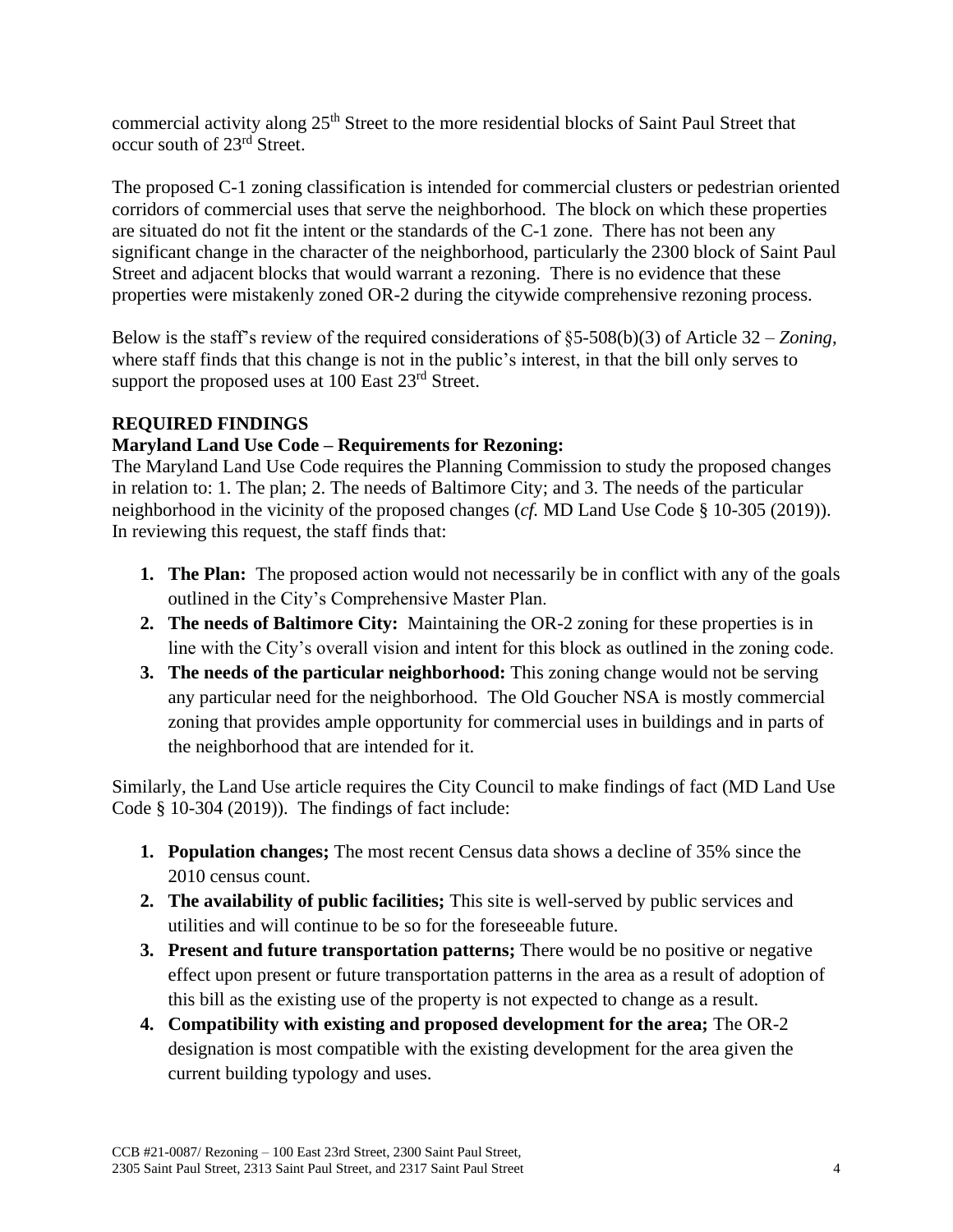- **5. The recommendations of the Planning Commission and the Board of Municipal and Zoning Appeals (BMZA);** For the above reasons, the Planning Department will recommend disapproval of the rezoning request to the Planning Commission. The BMZA will comment separately on the bill.
- **6. The relation of the proposed amendment to the City's plan.** Maintaining the current zoning for these properties supports the City's plan goal of modernizing the zoning code which was completed in 2016.

There are additional standards under  $\S5-508(b)(3)$  that must be considered for map amendments. These include:

- **(i) existing uses of property within the general area of the property in question;** Existing uses within the general area of the properties is a mix between low-intensity commercial and high-density residential.
- **(ii) the zoning classification of other property within the general area of the property in question;** The properties to the north of this block are C-1 and to the south are R-8.
- **(iii)the suitability of the property in question for the uses permitted under its existing zoning classification; and** The current OR-2 designation is most suitable for the current uses of the properties.
- **(iv)the trend of development, if any, in the general area of the property in question, including changes, if any, that have taken place since the property in question was placed in its present zoning classification.** There have not been any significant changes to the immediate area of the subject properties since it was placed in its current zoning classification.

Per §5-508(b)(1) of Article 32 – *Zoning*, and as required by the State Land Use Article, the City Council may approve the legislative authorization based on a finding that there was either: (i) a substantial change in the character of the neighborhood where the property is located; or (ii) a mistake in the existing zoning classification. *For the reasons listed above, Planning staff do not believe there was either a mistake or substantial change in the character of the neighborhood where these properties are located.* 

### **RECOMMENDATION**

The applicant is requesting that 2317 Saint Paul Street be removed from the bill. Planning staff is recommending disapproval of the rezoning of 2300, 2305, 2313 Saint Paul Street and 100 E. 23rd Street from the OR-2 zoning district to the C-1 zoning district for the following reasons:

- 1. There is no evidence that there was a mistake in zoning these properties OR-2 during the last comprehensive rezoning that was signed into law in December 2016;
- 2. There has not been any substantial change in the neighborhood since the last comprehensive rezoning;
- 3. The established uses of these properties are permitted under the current zoning and are consistent with the intent of the OR-2 zoning category; and
- 4. Neither the City's Comprehensive Master Plan nor the Old Goucher Vision Plan's goals support a rezoning of this nature.